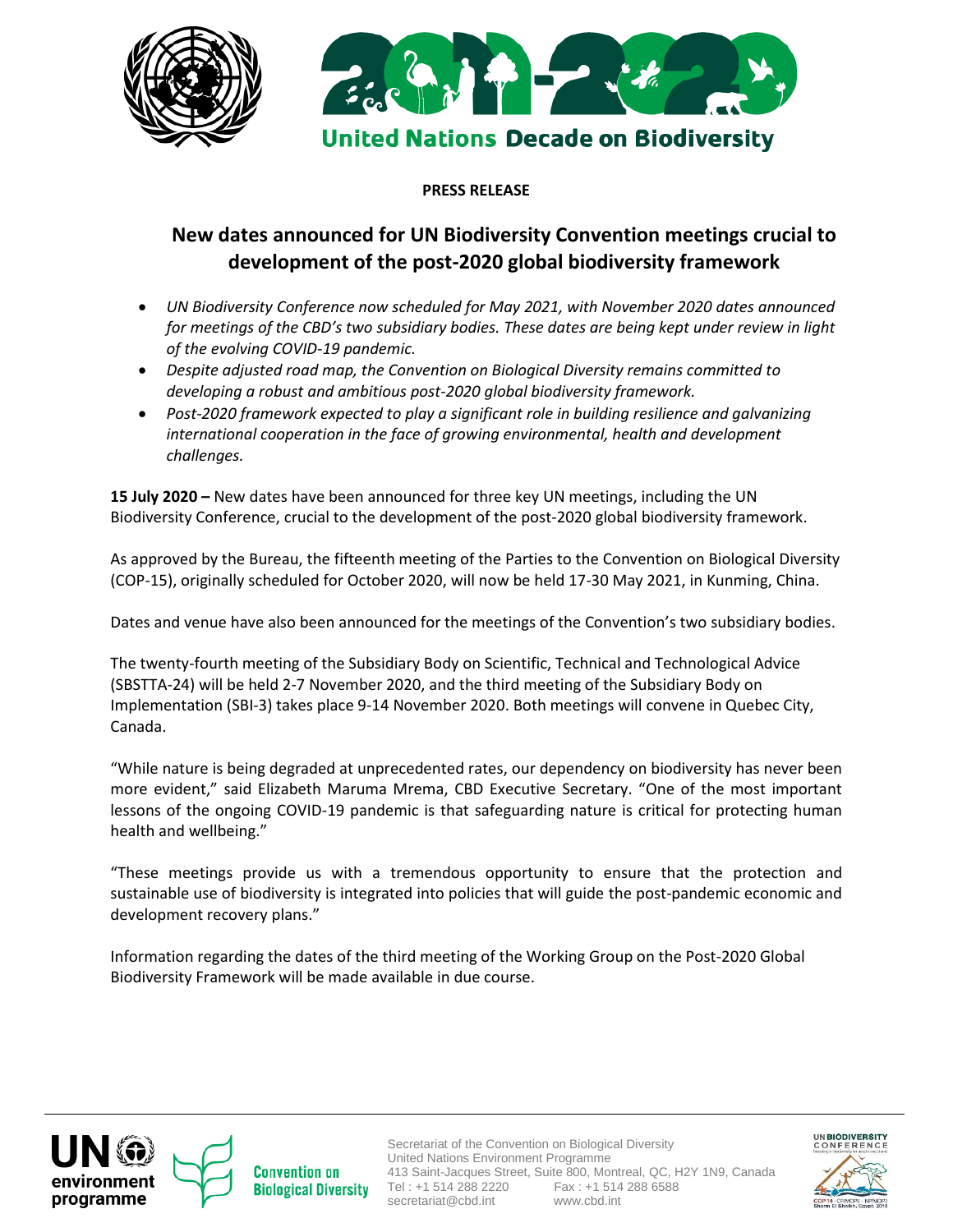To maintain momentum ahead of the UN Biodiversity Summit in September 2020 and COP-15, and facilitate to preparations for SBSTTA-24 and SBI-3, a series of special virtual sessions of SBSTTA and SBI will be held 15-18 September 2020.

These sessions will include the launch of the fifth edition of the *Global Biodiversity Outlook*, which will provide a summary of the status of the world's biodiversity, and the testing of a Party-led review process through an open-ended forum. The sessions will provide the global community further opportunities to galvanize efforts at all levels to build a better future in harmony with nature.

Given the ongoing uncertainties caused by the COVID-19 pandemic and taking into account current restrictions on travel and the convening of large physical gatherings, it is possible that further adjustments may be required to the schedule of meetings. The CBD Secretariat continues to monitor developments and will announce any further changes that may become necessary.

## **NOTES TO EDITORS**

**Fifteenth meeting of the Conference of the Parties to the Convention on Biological Diversity: [www.cbd.int/meetings/COP-15](http://www.cbd.int/meetings/COP-15)**

The **Subsidiary Body on Scientific, Technical and Technological Advice** plays a key role in assessing the current status of the world's biodiversity and in bringing emerging issues related to the conservation of biodiversity to the attention of the global community.

Twenty-fourth meeting of the Subsidiary Body on Scientific, Technical and Technological Advice: **www.cbd.int/meetings/SBSTTA-24** 

The **Subsidiary Body on Implementation** has four areas of work: (a) review of progress in implementation; (b) strategic actions to enhance implementation; (c) strengthening means of implementation; and (d) operations of the Convention and the Protocols.

Third meeting of the Subsidiary Body on Implementation (SBI-3): **[www.cbd.int/meetings/SBI-03](http://www.cbd.int/meetings/SBI-03)**

Preparations for the post-2020 global biodiversity framework: **www.cbd.int/conferences/post2020**

## **Convention on Biological Diversity (CBD)**

Opened for signature at the Earth Summit in Rio de Janeiro in 1992, and entering into force in December 1993, the Convention on Biological Diversity is an international treaty for the conservation of biodiversity, the sustainable use of the components of biodiversity and the equitable sharing of the benefits derived from the use of genetic resources. With 196 Parties, the Convention has near universal participation among countries. The Convention seeks to address all threats to biodiversity and ecosystem services, including threats from climate change, through scientific assessments, the development of tools, incentives and processes, the transfer of technologies and good practices and the full and active involvement of relevant stakeholders including indigenous and local communities, youth, NGOs, women and the business community. The Cartagena Protocol on Biosafety and the Nagoya Protocol on Access and Benefit Sharing are supplementary agreements to the Convention. The Cartagena Protocol, which entered into force on 11 September 2003, seeks to protect biological diversity from the potential risks posed by living modified organisms resulting from modern biotechnology. To date, 173 Parties have ratified the Cartagena Protocol. The Nagoya Protocol aims at sharing the benefits arising from the utilization of genetic resources in a fair and equitable way, including by appropriate access to genetic